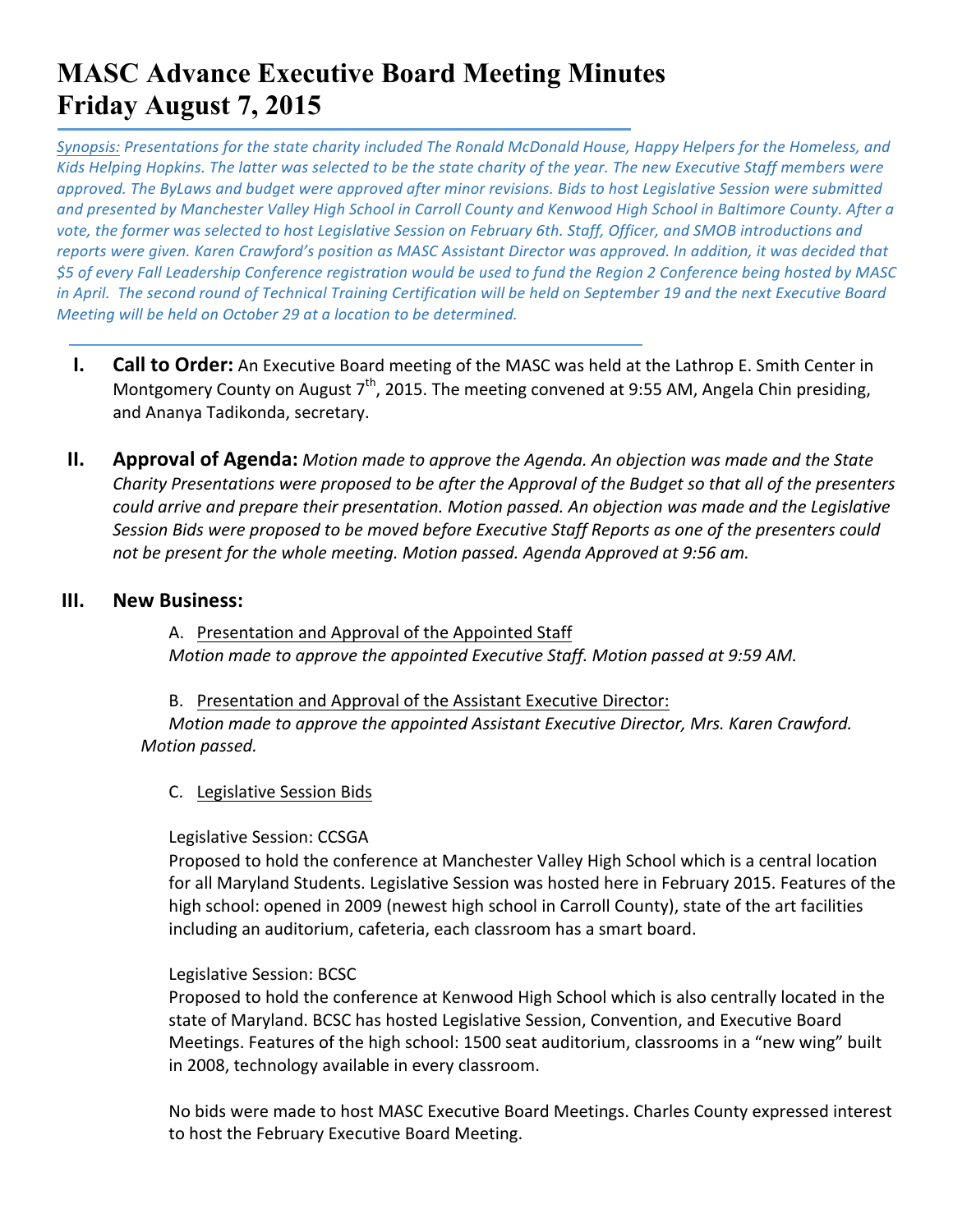## D. Executive Staff Reports

The executive staff gave reports to introduce themselves and provide an overview of what they've done in the past and what they plan to accomplish this year. Only staff members present *at the meeting are listed.* 

- Historian Team Sarah Alexander, Justin Ryan, Madison Turner
- Environmental Affairs Coordinator Jenna Puffenburger
- Parliamentarian Department Mahek Mehta, Alvina Pan
- Corresponding Secretary Molly Fitzpatrick
- Recording Secretary Ananya Tadikonda
- Student Training Coordinators Nick Schmitz
- SLACers William Anderson, Jamar White
- E. Presentation and Approval of the Bylaws
	- Motion to Approve Bylaws in seriatim
	- Exit in seriatim and change to Article by Article approval
	- Membership dues increased by \$5 (use of credit card) Article 3, Section 1
	- Articles 1, 2, and 3 approved (no changes)
	- Names of Secretaries changed to Secretary of Recording and Secretary of Correspondence Article 5, Sections 1 and 2
	- Article 5 approved as amended
	- Article 6,7,8 approved (no changes)
	- Article 9, All Sections Names added to sections (eligibility, deadline, travel rate, additional travel fees, elected officer registration, expiration)
	- Article 9 approved as amended
	- Article 10,11,12, 13 approved (no changes except date)
	- Document approved as a whole (unanimously) at 10:55 AM
- F. Presentation and Approval of the Budget
	- Convention Cancellation item changed to "Convention Insurance"
	- Executive Board Meeting charges are mainly to break even (this is why the budget is so low)
	- Regional Advisor Meeting (\$75) changed to \$0, covered by BCSC, hosting
	- Budget Approved as Amended \$28,925 at 11:34 AM
- G. State Charity Presentations
	- Ronald McDonald House supports children with terminal illnesses who are under the age of 12 (international organization)
	- Happy Helpers for the Homeless assist the homeless (particularly teenagers) in bad weather, woods, and other dangerous situations; feed people and hold parties (all volunteer organization)
	- Kids Helping Hopkins organization that helps children in John Hopkins Hospital by providing them the tools needed so they feel at home/ safe place when they are in the hospital

# **IV.** Recess for Lunch

Dispersed for lunch at 12:16 pm. This was not an official recess.